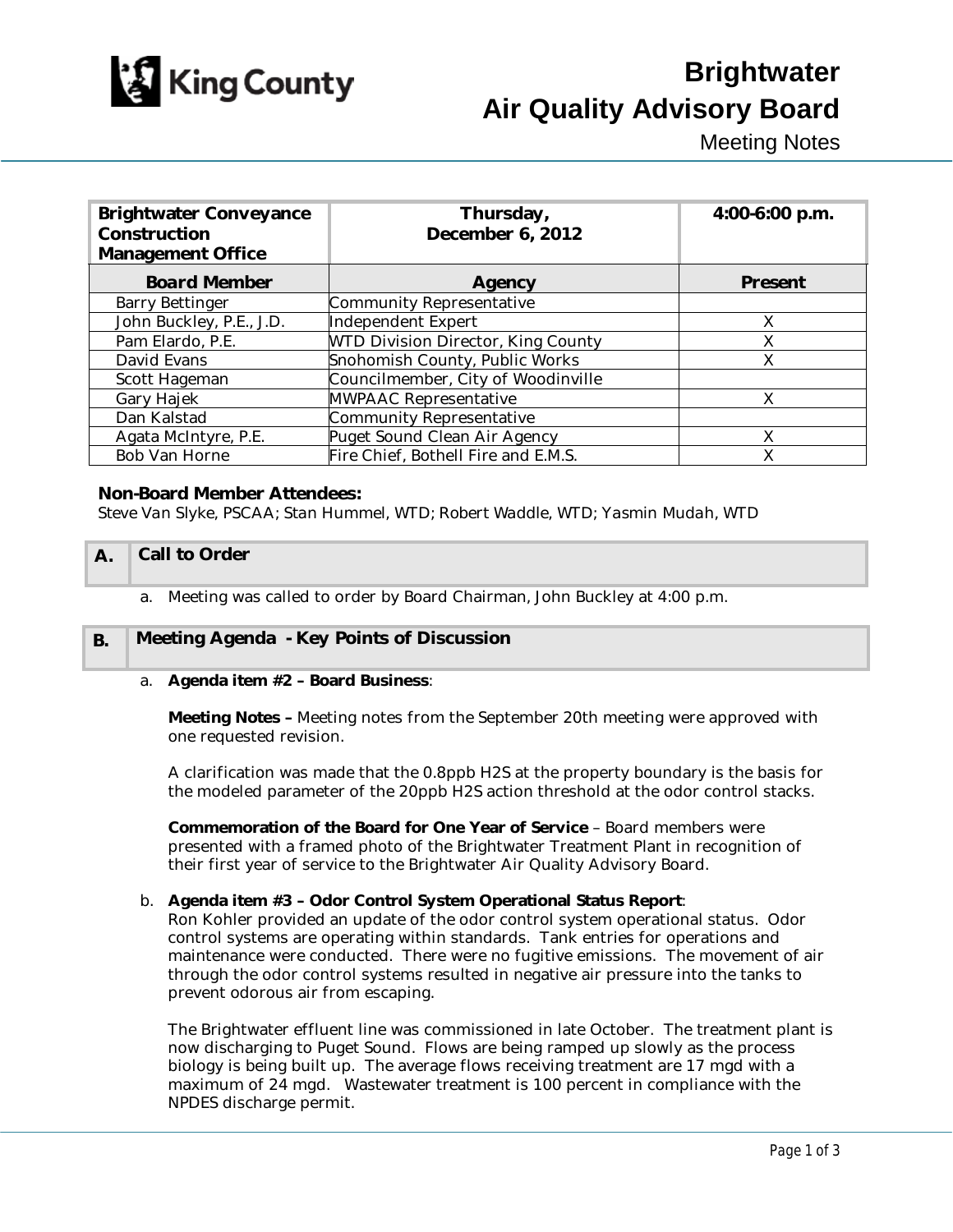

- Q. What percent capacity is the treatment plant running at right now?
- A. Brightwater pumped a maximum of 24mgd with an average of 17mgd. It is currently running just below 50 percent of its 36 mgd capacity.
- Q. Have there been issues with heavy rain?
- A. There have been some heavy rainfalls but no issues or problems reported at the treatment plant. The collection system for Brightwater is not a combined system, since the service area serves more recent development and storm drains are not piped to the system. For the time being, flows above 17 mgd are transferred to South Plant.
- Q. Were there spikes in odor during the higher flow events?
- A. There were no observable odors or spikes in hydrogen sulfide during the higher flow events. Typically, hydrogen sulfide emissions increase during the drier and warmer months.
- c. Agenda item #4 Report of Complaints and Investigations, Odor Complaint Log: Robert Waddle reported that there were no odor complaints lodged since the last Board meeting.
- d. Agenda item #5 Report of Property Boundary Odor Monitoring, Odor Monitoring Log, Odor Monitoring and Response Plan Addendum:

Robert Waddle provided an update and distributed copies of the Odor Monitoring Log. There were no odors observed or hydrogen sulfide readings attributable to the treatment plant during property boundary monitoring.

The property boundary monitoring log was revised. At the Board's request, narrative was added to clarify the purpose and background of the Property Boundary Monitoring Log.

Q. What is the lower detection limit of the Sycamore? A. The low range for the Sycamore unit is 0.01 ppm or 10 ppb.

# Odor Monitoring and Response Plan Addendum:

An Addendum to the Odor Monitoring and Response Plan was presented. There was a request to clarify that the 0.8ppb H2S property boundary concentration was selected because it is at the low range threshold of detection by sensitive noses, and using a "worst case" combination of temperature inversions with no wind, the minimum expected dilution factor would be 1:25. This resulted in a stack emission threshold of 20ppb H2S. King County will revise and clarify this addendum and present it at the next Board meeting.

e. Agenda item #6 – Update on Sycamore Instrumentation:

Stan Hummel updated the Board on the status of the Sycamore monitoring units. Two odor monitoring devices are being procured to conduct an Odor Monitoring Pilot Test – the Jerome 651 and Honeywell Chemcassette. Per the Development Agreement with Snohomish County, Brightwater is required to use the best continuous odor monitoring equipment available.